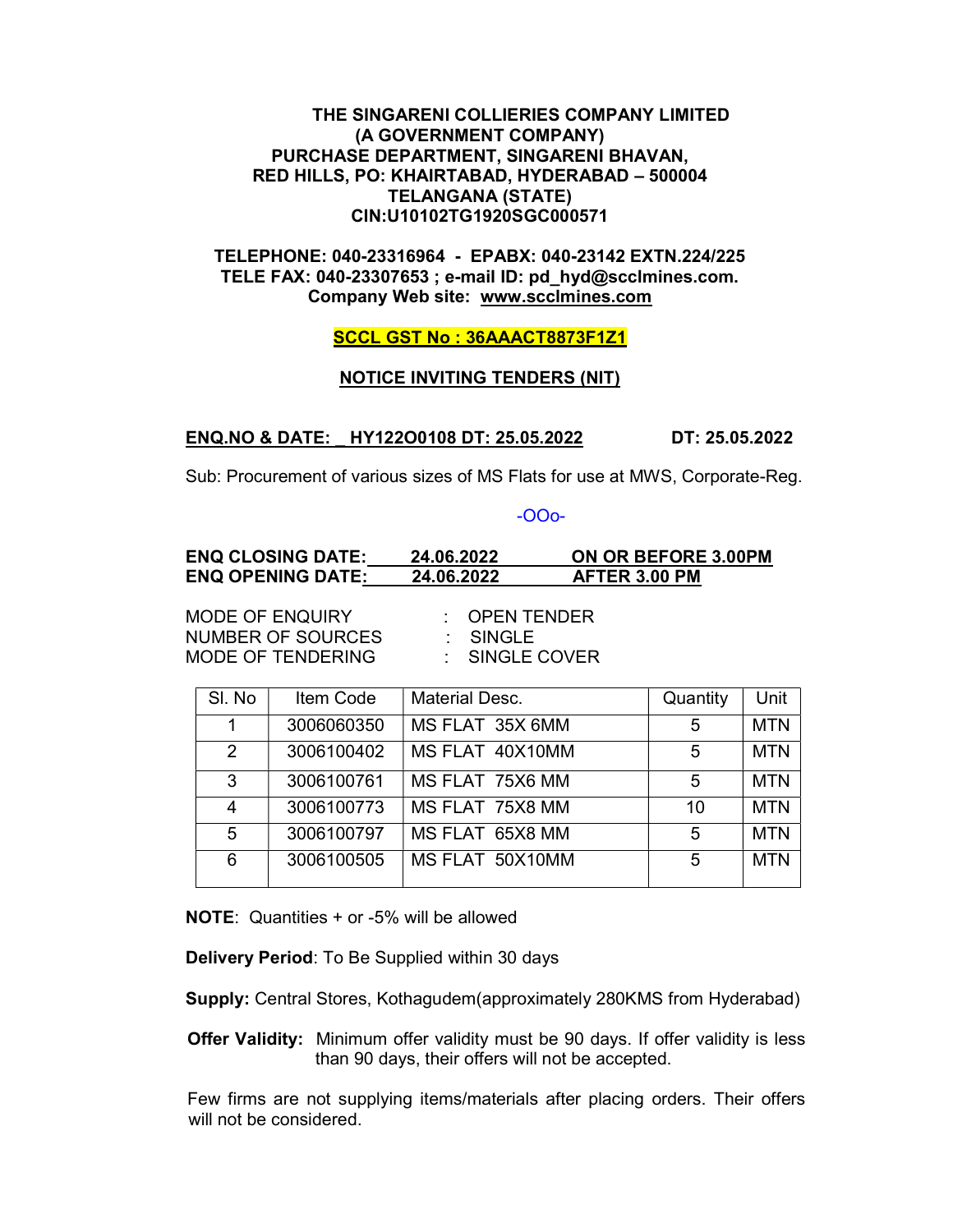Materials or Items to be supplied 1 to 2 weeks after placement of order.

Firms are requested to submit offers with sufficient knowledge of enquired items. If any doubt regarding enquired item, please ask before submitting offers only.

NOTE: FIRMS ARE REQUESTED TO MENTION DELIVERY PERIOD, HSN CODE, GUARANTEE PERIOD, MAKE OF THE ITEM IF ANY.

# NOTE:

- I. Submit sealed covers. These covers to be submitted with Enquiry No, date
- & Address of SCCL and Firms name.

Vendors who can supply within 30 days on receiving the Order copy only should participate in the enquiry. HSN CODE TO BE MENTIONED MAKES TO BE MENTIONED.

- A. Offers are invited from vendors located in Hyderabad/Secunderabad vendors only will be considered.
- B. OFFER VALIDITY: Bidder shall keep the offer valid for a period of 3 months from the date of opening of the tenders. The offer with less validity period than stipulated is liable for rejection.
- C. GST(GOODS AND SERVICE TAX) registration certificate to be submitted along with material HSN/SAC CODE. The applicability of GST & other taxes, if any, in % shall be clearly mentioned an extra.
- D. The bidders offered without any GST & other taxes, their landed cost will be arrived by taking maximum GST% quoted by other bidders.

# A) GENERAL TERMS AND CONDITIONS

- a. Validity, delivery period, GST, Warranty / Guarantee to be mentioned.
- b. Tenders received after stipulated time and date will not be considered for whatsoever reasons thereof.
- c. Quotation must be on a paper identifying the firm with telephone number etc. They should be clear and free from corrections and erasing.
- d. Rate quoted by you should be valid for 120 days from the date of opening of tenders and no revision of rates will be permitted during the above period.
- e. Rate should be quoted as per the sizes / units / makes / brands asked for otherwise such offers will not be considered.
- f. The quantity shown in the enquiry is not firm and fixed. It may be increased /decreased.
- g. The material is to be supplied as per the tender enquiry and should be delivered at Central Stores, Kothagudem. No transportation charges will be paid separately unless it is mentioned in the offer clearly. Mention whether the offer is Ex-showroom, Ex-work or delivery at our office, Hyderabad
- h. Samples of the items should be submitted in case, they are asked for in the enquiry
- i. Those who are having ready stocks, capable of supply of material as per the enquiry within the stipulated time only need to forward their offer.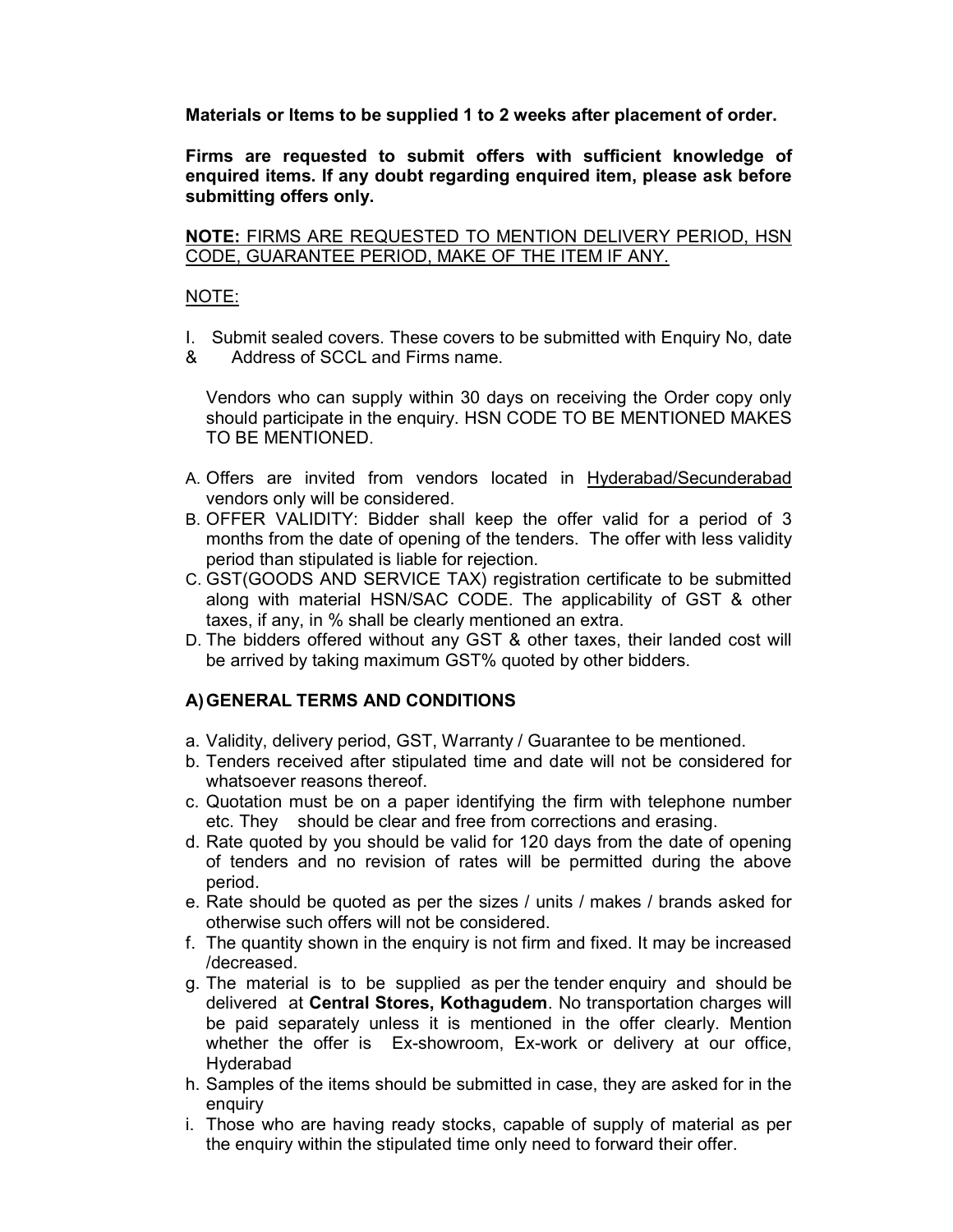- j. M/s SCCL deserves the right to reject any/all the tender (s) or accept any offer or part thereof without giving any reasons. Its decision in this matter will be final and binding on all the tender/(s).
- k. Sealed tenders can be dropped in the tender box in the Company Purchase Office at Hyderabad or can be sent by post / courier before the due date and time. Fax quotations are not accepted
- l. M/s SCCL will not, in any way, be responsible for any postal delay.
- m. Separate cover may be used for each quotation. Quotations of different enquiries put in single cover will not be considered.
- n. Payment will be made within 30 days after receipt of material at Central Stores, Kothagudem.

 YOU HAVE TO SUBMIT YOUR BANK DETAILS FOR RTGS/ONLINE PAYMENTS

# Tax retention clause:

The supplier shall upload his Tax Invoice in the GSTN as per the provisions of the GST Act i.e., by 10th of the month subsequent to the month in which "Time of Supply" arises. In respect of orders where the entire order quantity is executed in phased manner through multiple invoices or where staggered payment is made, if the "Tax Invoice" is not uploaded within the time limits prescribed under GST Act, the tax amount will be withheld from the payment made against subsequent Invoice till such time the invoice is uploaded. The final payment is subject to compliance of all formalities under GST by the supplier.

B) From 01.11.2020 onwards all the vendors whose turnover is more than Rs.500 Crores or above in the financial years 2019-2020, 2020-2021 & 2021-2022 have to submit e-invoice with QR code printed on it. If the turnover is less than Rs.500 Crores than the firm has to declare that we are exempted from e-invoicing requirement. Therefore, the said einvoicing provisions are not applicable to our company. Towards this, the firm is required to submit undertaking detailed in "ANNEXURE" along with Invoice.

 BILLS WILL NOT BE ACCEPTED WITHOUT e-INVOICING IF THE AGGREGATE TURNOVER IN ANY OF THE THREE FINANCIAL YEARS 2019-2020, 2020-2021 & 2021-2022 EXCEEDS Rs.500 CRORES.

- D) Bidders are required to submit satisfactory performance reports for the supplies made against the order copies submitted.
- E) In case the bidder is unable to submit performance reports, a self certification duly signed and stamped by the bidder, indicating Purchase order number, machine serial number, commissioning date and annual working hours and confirming that the equipment/item offered or similar equipment/item of higher specification, supplied to any Govt. sector/ public sector, have performed satisfactorily for a minimum period of 1 year from the date of commissioning of the equipment and there are no warranty/guarantee claims pending, shall be considered. self certification is not acceptable for the suppliers made to private Firms